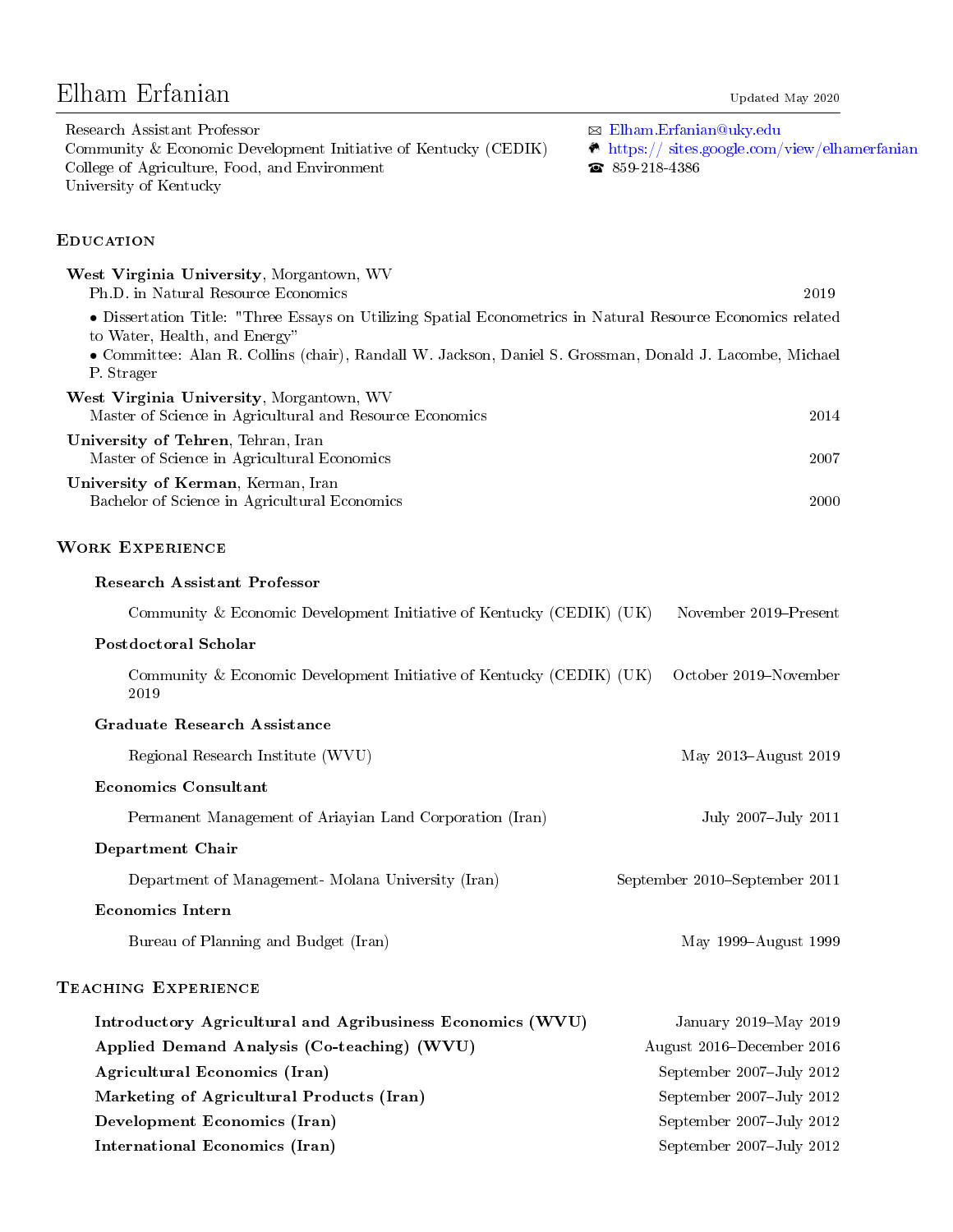Microeconomics (Iran) September 2007-July 2012 Macroeconomics (Iran) September 2007-July 2012 Production Management (Iran) September 2007-July 2012 Research Methods (Iran) September 2007-July 2012 Accounting (Iran) September 2007-July 2012

### JOURNAL PUBLICATIONS

1. Erfanian, E., \& Collins, A. R. (2020). Air Quality and Asthma Hospitalization: Evidence of PM2.5 Concentrations in Pennsylvania Counties. Journal of Regional Analysis  $\&$  Policy. 50(1):1-15.

2. Court, Ch. \& Erfanian, E. (2019). A Role for Regional Science in Analyzing Water Issues. The Review of Regional Studies. 49(2):184-189.

3. Jackson, R., Neto, A. B. F., Erfanian, E., & Járosi, P. (2019). Woody Biomass Processing and Rural Regional Development. Economic Development Quarterly. 33(3):234-247.

4. Erfanian, E., Collins, A. R. \& Grossman, D. (2019). The Impact of Naloxone Access Laws on Opioid Overdose Deaths in the U.S. The Review of Regional Studies. 49(1):45-72.

5. Erfanian, E., \& Collins, A. R. (2018). Charges for Water and Access: What Explains the Differences among West Virginian Municipalities? Water Economics and Policy. 4(04):1850017.

6. Jackson, R., Neto, A. B. F., \& Erfanian, E. (2018). Woody Biomass Processing: Potential Economic Impacts on Rural Regions. Energy Policy. 115:66-77.

7. Erfanian, E., \& Neto, A. B. F. (2017). Scientific Output: Labor or Capital Intensive? An Analysis for Selected Countries. Scientometrics, 112(1):461-482.

8. Hall, J., Erfanian, E., Stair, C. (2016). Voting Behavior on Carbon Pollution from Power Plants. Oil, Gas  $\&$  Energy Quarterly. 64(4):707-710.

9. Erfanian, E. (2015). Book Review: Environmental \& Development Economics: Essays in Honour of Sir Partha Dasgupta by Barrett, Mäler, and Eric S. Maskin. The Review of Regional Studies.  $45(2):198-200$ .

10. Shahbazi, H.\& Erfanian, Z. (2009). Estimation of Welfare Loss Derived by Monopoly in Iran Milk Industry, Journal of Agricultural Economics and Development. No 65. (In Persian)

11. Hosseini, S. \& Erfanian, Z. (2008). Modeling the Effects of Advertising on the Demand for Dairies in Iran (Case Study: Iran Milk Industries), Journal of Iranian Agricultural Science and Industries Research. No 39. (In Persian)

#### Working Papers (Under Review)

Alzahrani, F., Collins, A. R., \& Erfanian, E. (2019). Drinking Water Quality Impacts on Health Care Expenditures in the United States. RRI Working Paper 2019-02. Available at: Regional Research Institute website: http://rri.wvu.edu/wp-content/uploads/2019/04/WaterQuality.pdf

#### Research in Progress

1. Shakya, Sh., Scarcioffolo, A., \& Erfanian, E. The Political Economy of Vermonts Abortion Bill. To be submitted to the Economic Letters.

2. Cushing, B., Tomas Sayago Gomez, J., \& Erfanian, E. The Impacts of Oil and Gas Developments on the Opioids Overdose Deaths in the U.S. To be submitted to The Review of Regional Studies.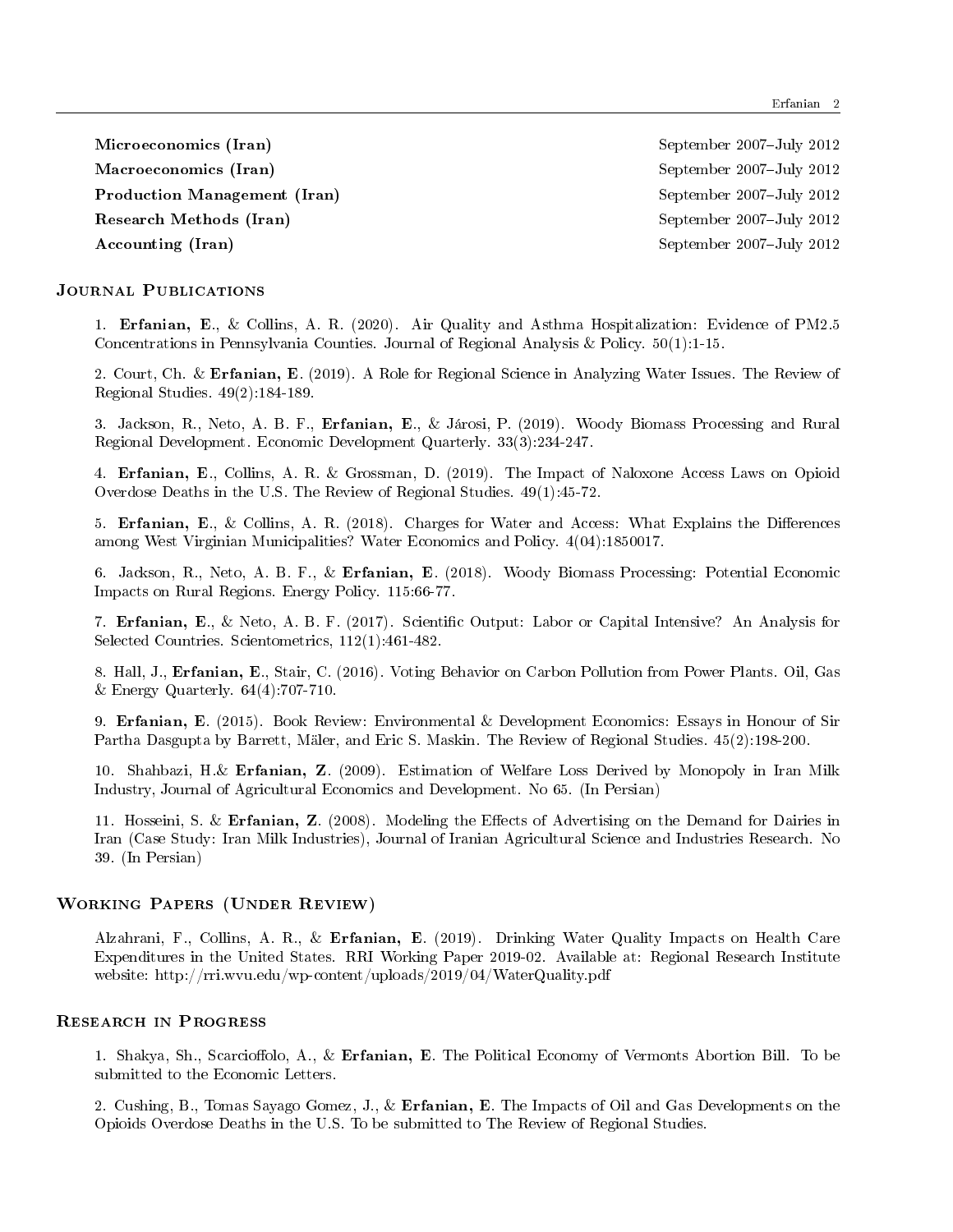3. Erfanian, E., Tomas Sayago Gomez, J., \& Cushing, B. Regional Impacts of Prescription Drug Monitoring Programs (PDMPs) on U.S. Drug Overdose Deaths. To be submitted to the Journal of Regional Science.

4. Erfanian, E. & Chen, J. Long-term Debt in Water Utilities: Does the Ownership Matter? Evidence of West Virginian's Water Utilities. To be submitted to Water Economics and Policy.

5. Cushing, B., Peters, D., \& Erfanian, E. What Regional Science Has Taught Us and How It Can Still Contribute to Our Understanding of the Opioid Crisis. To be submitted to The Review of Regional Studies.

6. Erfanian, E., Cushing, B., Tomas Sayago Gomez, J. How Do States Respond to Mitigate Opioid Epidemic Through Recovery and Treatment Programs? To be submitted to the Journal of Regional Analysis and Policy.

#### Conference Presentations

1. Erfanian, E., Cushing, B., \& Tomas Sayago Gomez, J. (2019). Regional Impacts of Prescription Drug Monitoring Programs (PDMPs) on U.S. Drug Overdose Deaths. North American Regional Science Council, especial session on opioid crisis. Pittsburg, PA. (Presented by Erfanian) November 2019.

2. Cushing, B., Tomas Sayago Gomez, J., & Erfanian, E. (2019). The Impacts of Oil and Gas Developments on the Opioids Overdose Deaths in the U.S. North American Regional Science Council, especial session on opioid crisis. Pittsburg, PA. (Presented by Cushing and Gomez) November 2019.

3. Erfanian, E., Cushing, B., \& Tomas Sayago Gomez, J. (2019). Regional Impacts of Prescription Drug Monitoring Programs (PDMPs) on U.S. Drug Overdose Deaths. Presented at Southern Regional Research Association, especial session on opioid crisis. D.C. (Presented by Erfanian) April 2019.

4. Cushing, B., Tomas Sayago Gomez, J., \& Erfanian, E. (2019). The Impacts of Oil and Gas Developments on the Opioids Overdose Deaths in the U.S. Presented at Southern Regional Research Association, especial session on opioid crisis. D.C. (Presented by Cushing and Gomez) April 2019.

5. Erfanian, E., Jackson, R., Pokharel, S. B. (2018). Regional Impacts of Prescription Drug Monitoring Programs (PDMPs) on U.S. Drug Overdose Deaths. Presented at North American Regional Science Council. San Antonio TX. (Presented by Erfanian) November 2018.

6. Erfanian, E., Jackson, R., Pokharel, S. B. (2018). Regional Impacts of Prescription Drug Monitoring Programs (PDMPs) on U.S. Drug Overdose Deaths. Presented at Southern Demographic Association. Durham NC. ((Presented by Erfanian) October 2018.

7. Erfanian, E., Collins, A., Grossman, D. (2018). The Impact of Naloxone Access Laws on Opioid Overdose Deaths in the U.S. Presented at Southern Regional Research Association, especial session on opioid crisis. Philadelphia PA. 2018. (Presented by Erfanian) March 2018.

8. Erfanian, E. (2018). Ambient Air Pollution and Asthma Hospitalization: Evidence of Pennsylvania Counties. Presented at Southern Regional Research Association. Philadelphia PA. 2018. (Presented by Erfanian) March 2018.

9. Erfanian, E., and Chen, J. (2018). Long-Term Debt in Water Utilities: Does Ownership Matter? Evidence of West Virginia Utilities. The 6th University of Florida Water Institute Symposium. Gainesville FL. 2018. (Presented by Erfanian) February 2018.

10. Erfanian, E., Collins, A., Grossman, D. (2017). The Impact of Naloxone Access Laws on Opioid Overdose Deaths in the U.S. Presented at Southern Demographic Association. Morgantown WV. 2017. (Presented by Erfanian) October 2017.

11. Erfanian, E., Collins, A., Grossman, D. (2017). Naloxone Access Law and Opioid Overdose in the U.S. Presented at Southern Regional Science Association. Memphis TN. (Presented by Erfanian) March/April 2017.

12. Erfanian, E., Collins, A., Grossman, D. (2017). Naloxone Access Law and Opioid Overdose in the U.S. Presented at Annual Midwest Graduate Student Summit 2017. Columbus OH. (Presented by Erfanian) April 2017.

13. Erfanian, E., Collins, A. (2016). Water Utility Pricing and Minimum Charges: What Explains the Differences? Evidence of Municipalities in West Virginia. Presented at Southern Regional Science Association. D.C. (Presented by Erfanian) March/April 2016.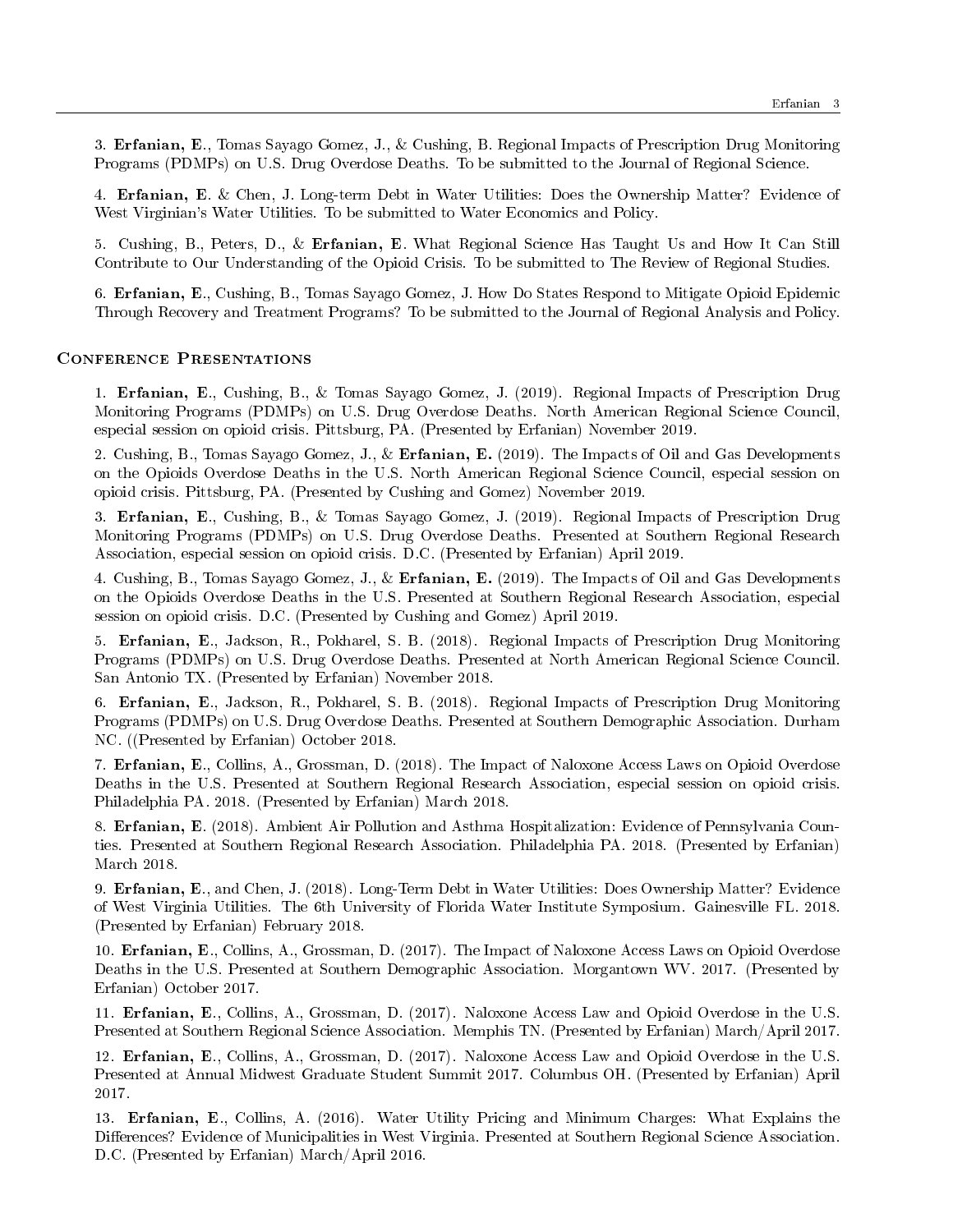14. Erfanian, E., Collins, A. (2016). Water Utility Pricing and Minimum Charges: What Explains the Differences? Evidence of Municipalities in West Virginia. Presented at Northeast Agricultural and Resource Economics Association. Bar Harbor ME. (Presented by Collins) June 2016.

15. Erfanian, E., Collins, A. (2016). Water Utility Pricing and Minimum Charges: What Explains the Differences? Evidence of Municipalities in West Virginia. Presented at North American Regional Science Council. Minneapolis MN. (Presented by Erfanian) November 2016.

16. Erfanian, E., \& Neto, A. (2016). Scientific output: Labor or Capital Intensive? An Analysis for Selected Countries. Presented at Academy of Economics and Finance. Charleston SC. (Presented by Neto) February 2016.

17. Kaboli, H., & Erfanian, Z. (2010). Economic Analysis of Range Management Projects, Case Study: Bar Aftab. 4th Conference of Natural Recourses of Iran. Tehran Iran. (In Persian) (Presented by Kaboli)

#### Awards And Honors

Co-recipient of the award for Best Paper in Economics by a Graduate Student at the Academy of Economy and Finance. 54th annual conference. February 2016. Charleston, SC.

Recipient of the Thomas F. Torries Outstanding Ph.D. Paper award. School of Natural Resource. West Virginia University. May 2017.

Graduate Resource Economics Club Vice President, West Virginia University (2015-2017)

#### Awarded Grants

1. Elham Erfanian (PI), Alison Davis (Co-PI), ARC Coal Industry Ecosystem (CIE) Analysis Extensions. Appalachian Regional Commission, Subaward from West Virginia University, \\$33,308, 7/19-9/20.

2. Alison Davis (PI), Jenny Minier (Co-PI), Mike Clark (Co-PI), Jennifer Hunter (Co-PI), Elham Erfanian (Co-PI), Christina Studts (Co-PI), Ernie Scott (Co-PI), The Economic Importance of Healthcare to Rural Communities, \\$500,000, USDA NIFA AFRI, 2/2019-1/2022.

3. Alison Davis (PI), Ernie Scott (Co-PI), Elham Erfanian (Co-PI), National Rural Health Economic Analysis Center, HRSA Office of Rural Health Policy, \$675,000, 9/19-8/22.

#### Invited Webinar

1. The Impact of Naloxone Access Laws on Opioid Overdose Deaths in the U.S. The Review of Regional Studies. Invited webinar in the North Central Regional Center for Rural Development. Michigan State University. September 2019.

#### Journal Reviewer

- 1. Review for Regional Studies
- 2. Journal of Regional Analysis and Policies
- 3. Scientometrics
- 4. Journal of Private Enterprise
- 5. Journal of Entrepreneurship and Public Policy
- 6. International Advances in Economic Research
- 7. Heliyon
- 8. Revista Brasileira De Estudos Regionals E Urbanos
- 9. International Journal of Finance  $\&$  Economics